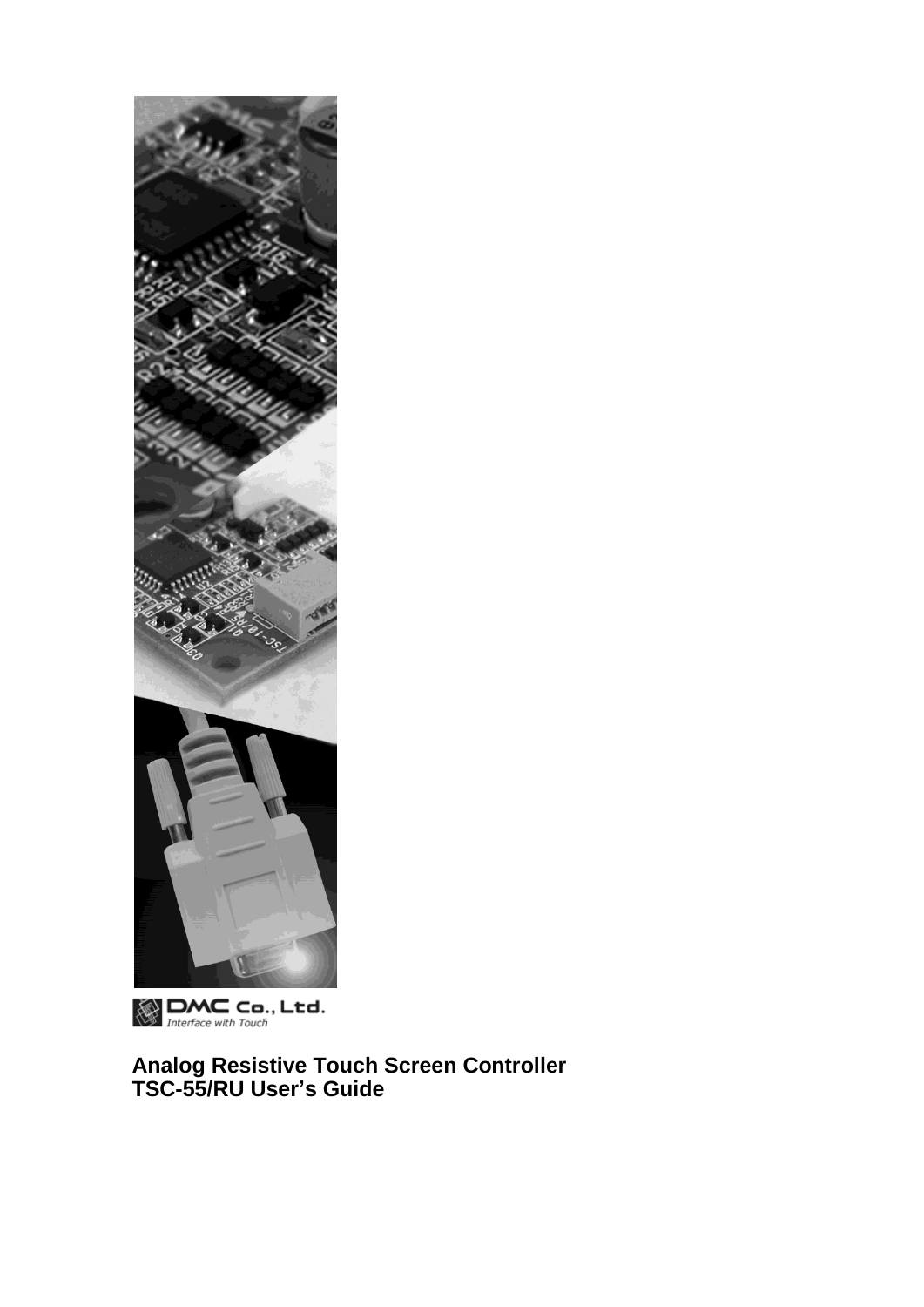# **Table of Contents**

**Dimensional Drawing**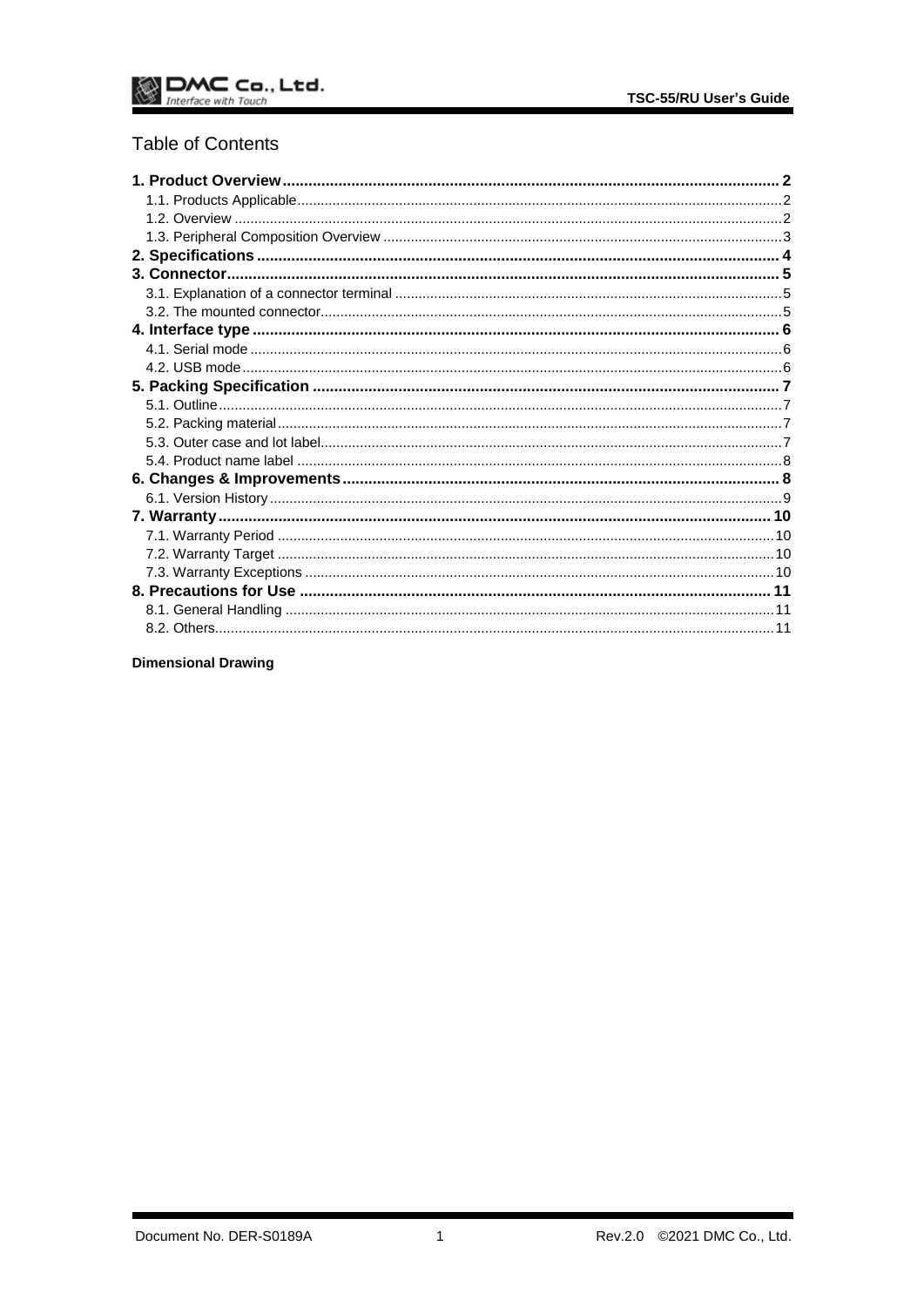### <span id="page-2-0"></span>**1. Product Overview**

#### <span id="page-2-1"></span>**1.1. Products Applicable**

This specification is applicable to TSC-55/RU.

#### <span id="page-2-2"></span>**1.2. Overview**

TSC-55/RU is 5 wire touch screen controller board that performs an A/D conversion of an analog signal of a 5 wire resistive touch screen, and transmits the coordinate data to the host in a 10-bit resolution serial correspondence at 9600bps and USB. TSC-55/RU can be used for various applications for its functions including the power saving mode, seven sampling speed settings (max. 150p/s \*1), two external switch connections, and automatic calibration data loading with an external EEPROM.

§ TSC-55/RU TSC-55/RU dispenses a need to newly design the peripheral circuits, and can easily be used by connecting to the touch screen and the host. Using the driver software \*2 enables the mouse emulation on various operation systems and dispenses the need to newly design the controller software. In addition, the correction data can be saved in the IC on the board with the built-in

EEPROM.

TSC-55/RU is the product compatible with software of the TSC-30 series.

\*1: 150 transmissions of coordinate data per second.

\*2: Please contact the local sales representatives for software availability.

TSC-55/RU is a succeeding model of the boards of the TSC-35/RU. TSC-55/RU is lead-free and compliant with RoHS.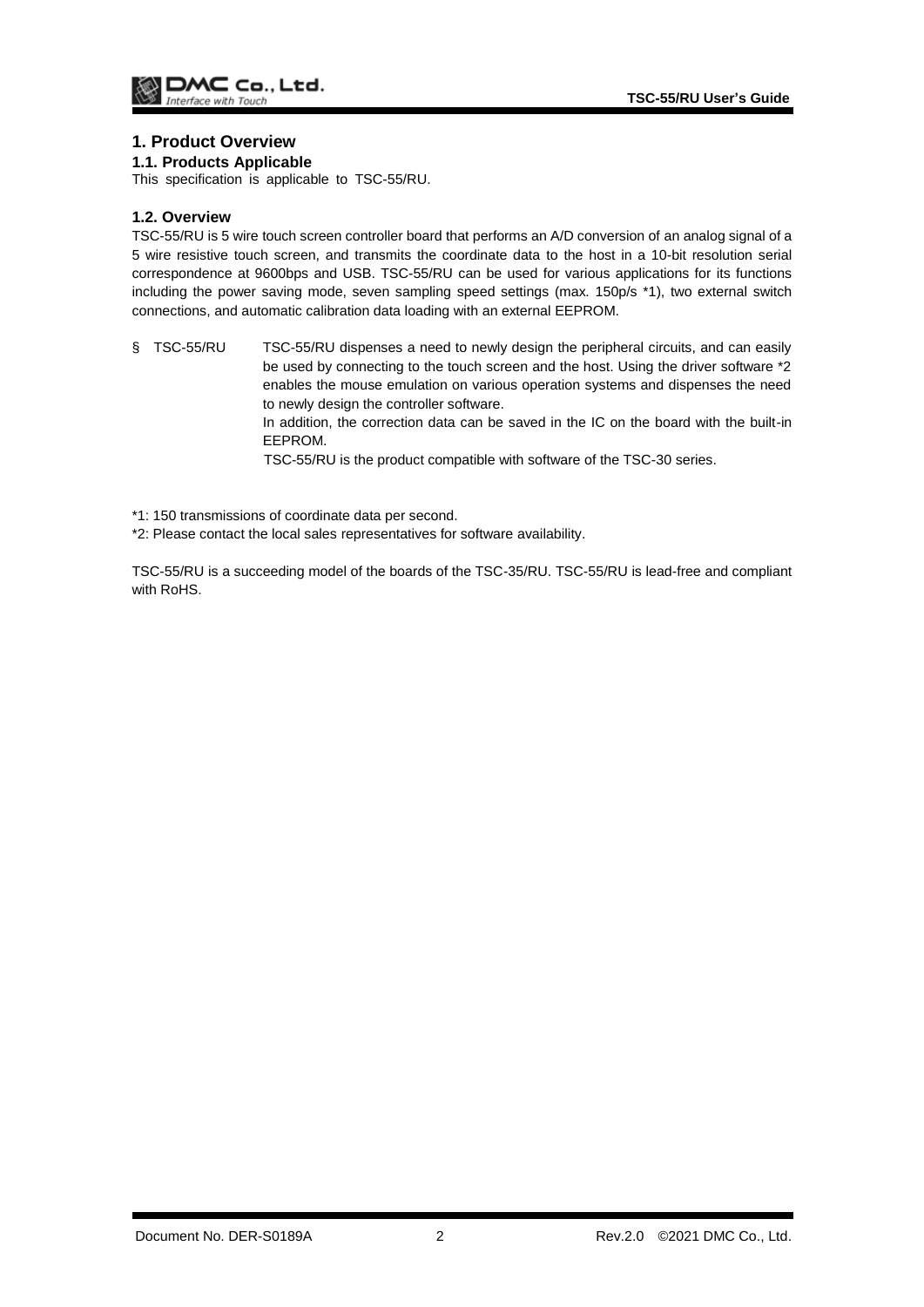#### <span id="page-3-0"></span>**1.3. Peripheral Composition Overview**

5 wire resistive touch screen is operated by resistance sensitive system between two layers such as film or glass. Two pieces of transparent materials with conductive coating are placed in the same direction as two electrodes face each other. The 5 wire touch screen is activated when these transparent conductive layers are pressed to contact each other with a finger or a pen. The one of these conductive layers functions as an X/Y-coordinates electric circuits and the other as a detection circuits.

To measure the X-coordinates, TSC-55/RU makes two corners Vcc among four corners. And makes others GND. When the touch screen is pressed under this environment the voltage of the X-coordinates resistance is detected by the detection layer (A\_in) at the input point (x1), where the X-Y coordinate resistance layers make contact. The detected voltage in supply side is higher than the GND side, which means 'A\_in'=Vcc at the point 'E' and 'A\_in'=0(\*1) at the point 'A'. TSC-55/RU calculates coordinates data starting from A/D conversion of the 'A\_in' voltage. The Y-coordinates is measured in the same way. By repeating this process alternately, coordinate value at the input point is determined.

(\*1) Excluding the loss in the controller circuits and touch screen. Actual detected voltage should be lower than 'Vcc - GND' because of loss happened in the circuitry.

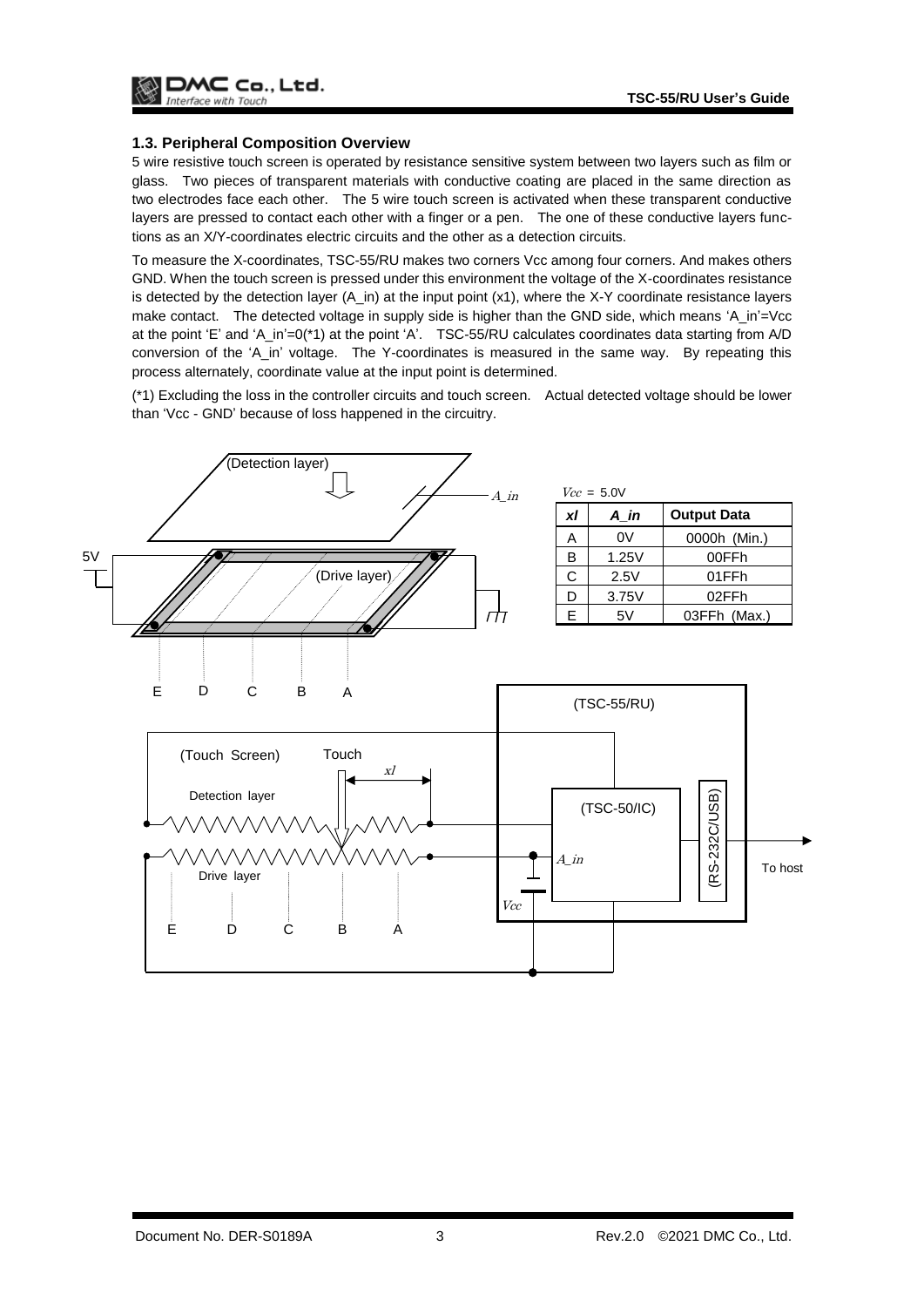# <span id="page-4-0"></span>**2. Specifications**

| <b>General Specifications</b> |                      |                                      |                                                     |  |
|-------------------------------|----------------------|--------------------------------------|-----------------------------------------------------|--|
| <b>Item</b>                   |                      | Rating                               | <b>Remarks</b>                                      |  |
| Operating Temp.               | Serial/USB           | -40 $^{\circ}$ C to +80 $^{\circ}$ C | No dew condensation                                 |  |
| Storing Temp.                 | Serial/USB           | $-40^{\circ}$ C to $+85^{\circ}$ C   | No dew condensation                                 |  |
| Supply Voltage                | Serial               | DC 3.0V to 5.5V                      |                                                     |  |
|                               | <b>USB</b>           | DC 3.0V to 5.5V                      |                                                     |  |
| <b>Consumption Current</b>    |                      | 75 <sub>m</sub> A                    | In serial mode, 50pps,<br>Vin=5.0V, at touch input. |  |
|                               | Format               | Asynchronous Serial                  |                                                     |  |
| Correspondence                | <b>Transfer Rate</b> | 9600bps                              |                                                     |  |
| (Serial)                      | Data Format          | 8bit                                 | <b>Fixed value</b>                                  |  |
|                               | Stop Bit             | 1 <sub>bit</sub>                     |                                                     |  |
|                               | Parity               | None                                 |                                                     |  |
|                               | Spec                 | USB Specification 2.0 Full Speed     |                                                     |  |
| Correspondence                | <b>Transfer Mode</b> | Control transfer (command)           |                                                     |  |
| (USB)                         |                      | Interrupt transfer (coordinate)      |                                                     |  |
|                               | Device class         | Vendor definition                    |                                                     |  |
| Frequency                     |                      | 16MHz                                | 16MHz fixed                                         |  |
| Dimension                     |                      | 30 x 53 mm                           |                                                     |  |
| Max height of components      |                      | 4.8 mm                               |                                                     |  |

## Performance Specifications

| <b>Description</b>                 | Rating                                                                                                   | <b>Note</b>                                                       |
|------------------------------------|----------------------------------------------------------------------------------------------------------|-------------------------------------------------------------------|
| Coordinate Output Rate (point/sec) | (1) point mode<br>(2) 30p/s<br>(3) 50p/s<br>(4) 80p/s<br>$(5)$ 100p/s<br>$(7)$ 150 $p/s$<br>$(6)$ 130p/s | Default: 150p/s with DMC original<br>driver software. (TSC-DD)    |
| Coordinate Resolution              | 10bit (1024 x 1024)                                                                                      | The value will be lower in the active<br>area of the touch screen |
| <b>Linearity Error</b>             | $±3$ LSB                                                                                                 |                                                                   |
| Input Response Time                | 10ms (TYP)                                                                                               |                                                                   |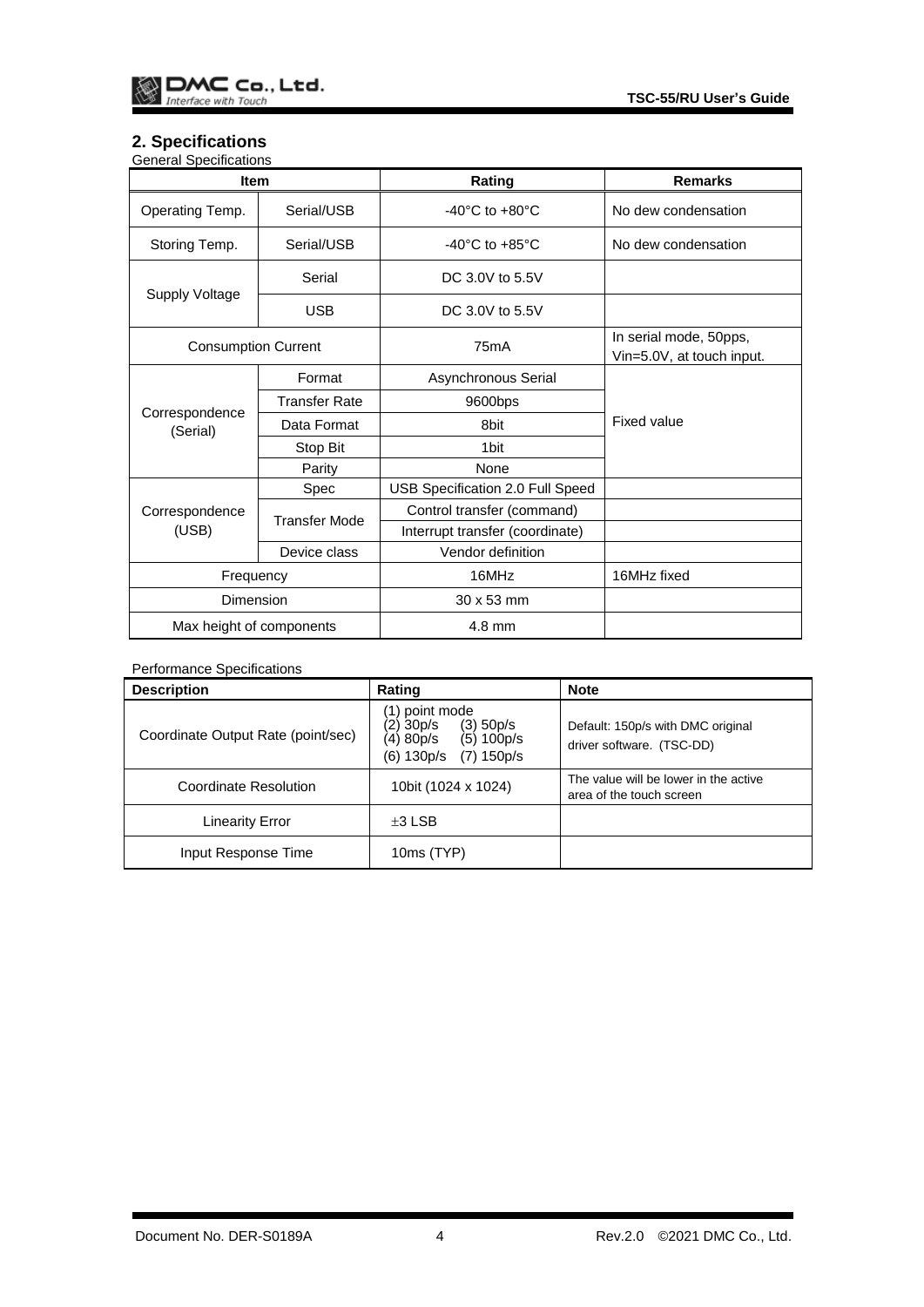## <span id="page-5-0"></span>**3. Connector**

<span id="page-5-1"></span>**3.1. Explanation of a connector terminal**

| <b>CN</b>       | <b>Terminal</b> | <b>Name</b> | <b>Function</b>              |
|-----------------|-----------------|-------------|------------------------------|
| CN <sub>1</sub> | 1               | <b>UR</b>   | 5 wire Touch screen UR Input |
|                 | 2               | LR.         | 5 wire Touch screen LR Input |
|                 | 3               | Sense       | Coordinate detection         |
|                 | 4               | UL          | 5 wire Touch screen UL Input |
|                 | 5               | LL          | 5 wire Touch screen LL Input |
|                 | $\mathbf{1}$    | <b>Vbus</b> | <b>USB Vbus</b>              |
|                 | 2               | D-          | USB <sub>D</sub> -           |
| CN4*1           | 3               | D+          | $USB D+$                     |
|                 | 4               | <b>GND</b>  | USB GND                      |
|                 | 5               | Shield      | USB FG                       |
| CN <sub>5</sub> | $\mathbf{1}$    | Dout        | RS-232C Data Output          |
|                 | 2               | Din         | RS-232C Data Input           |
|                 | 3               | <b>GND</b>  | RS-232C GND                  |
| CN <sub>6</sub> | 1               | Vin         | Power Input                  |
|                 | $\overline{2}$  | <b>GND</b>  | <b>GND</b>                   |

\*1: When you use it at 3.3V of the serial mode, please do not connect TSC-55/RU to Vbus of CN4.

## <span id="page-5-2"></span>**3.2. The mounted connector**

| <b>CN</b>       | P/N                     | <b>Manufacturer</b> |
|-----------------|-------------------------|---------------------|
| CN <sub>1</sub> | RE-H052SD-1110          | J.S.T. Mfg Co., Ltd |
| CN <sub>4</sub> | S5B-PH-K-S              | J.S.T. Mfg Co., Ltd |
| CN <sub>5</sub> | S3B-PH-K-S              | J.S.T. Mfg Co., Ltd |
| CN <sub>6</sub> | S <sub>2</sub> B-PH-K-S | J.S.T. Mfg Co., Ltd |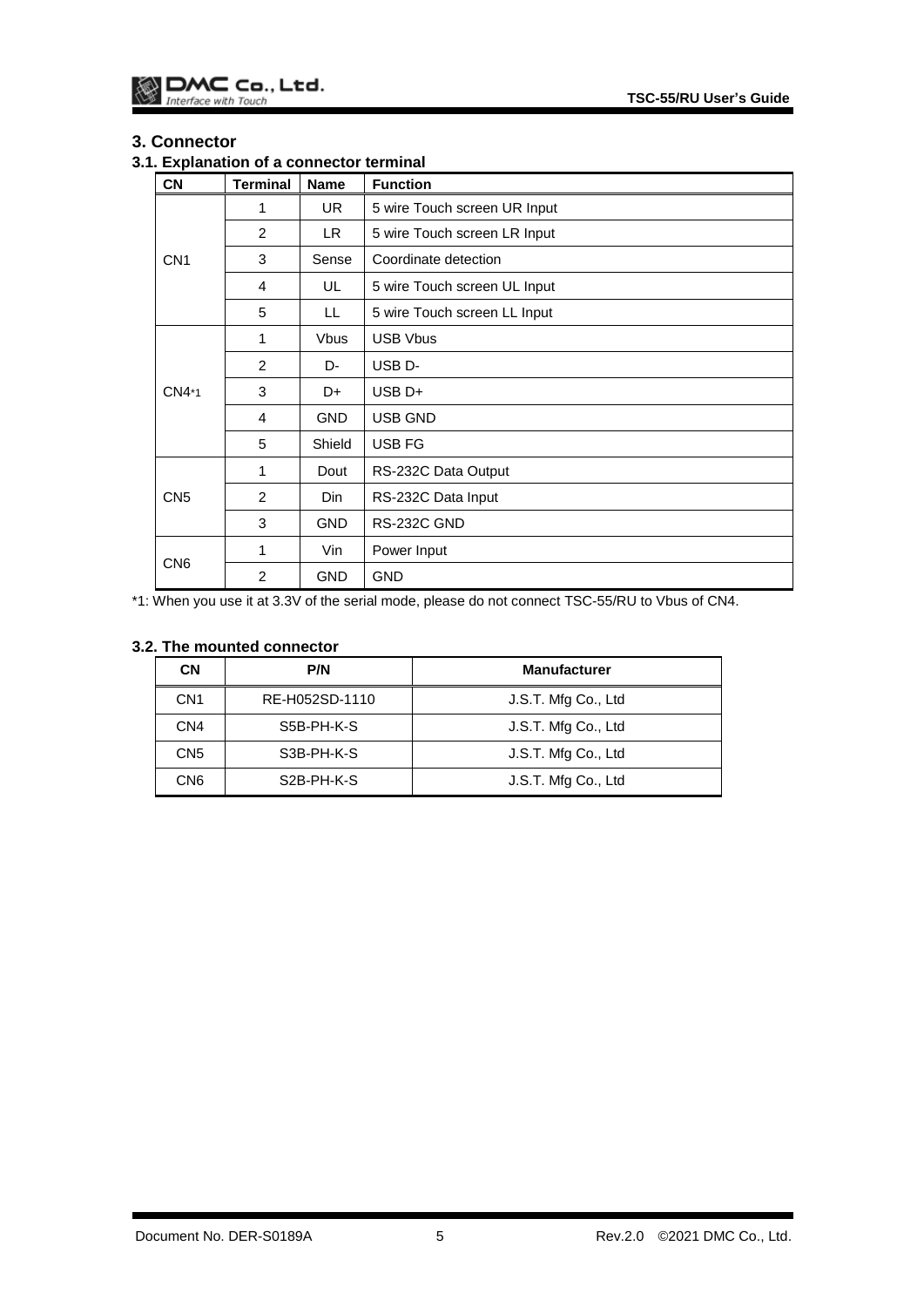

## <span id="page-6-0"></span>**4. Interface type**

TSC-55/RU has serial and USB interface type. You choose either type. You cannot use both these at the same time.

(Notice) In the state that connected a serial and a USB cable to a computer, please do not start power on of TSC-55/RU and computer. Because it may cause malfunction.

### <span id="page-6-1"></span>**4.1. Serial mode**

In serial mode, please use CN5 for connecting to host computer, and CN6 for power supply.

#### **Specifications**

Transmission format:Asynchronous serial Transfer rate: 9600bps Data format: 8 bit Stop bit: 1 bit Parity: None

#### <span id="page-6-2"></span>**4.2. USB mode**

In USB mode, please use CN4 for connecting to host computer.

Specifications

|                | Transmission spec: USB Specification 2.0 Full Speed          |
|----------------|--------------------------------------------------------------|
| Transfer mode: | Control transfer (Command) / Interrupt transfer (Coordinate) |
| Device class:  | Vendor definition                                            |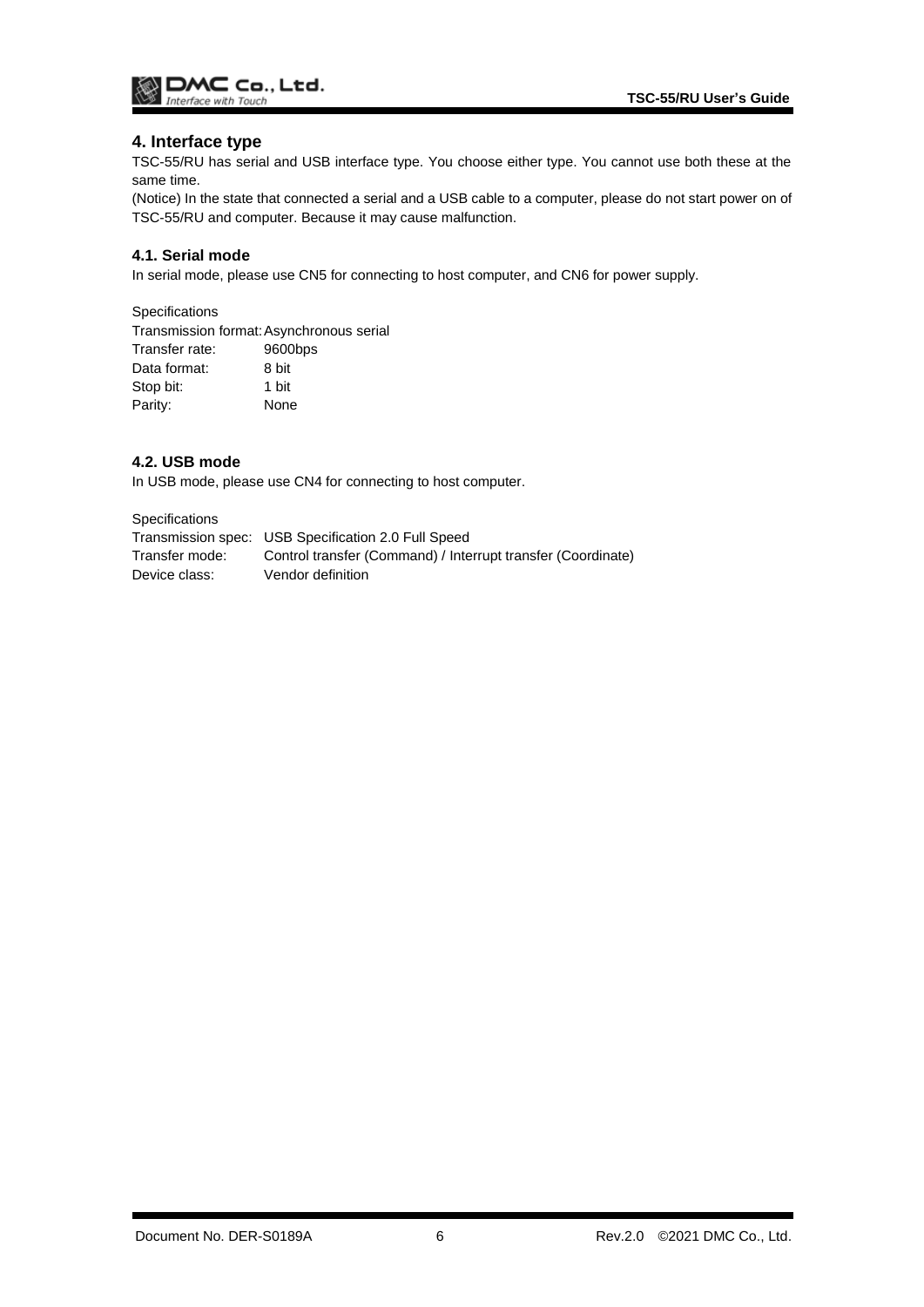# <span id="page-7-0"></span>**5. Packing Specification**

## <span id="page-7-1"></span>**5.1. Outline**

TSC-55/RU is wrapped up in the air packing of the prevention of static protection type and puts it in a packing box.

## <span id="page-7-2"></span>**5.2. Packing material**

Outer case: 75 x 55 x 15 mm, clay coated newsback board Cushioning: 120 x 70 mm, air packing, static protection

## <span id="page-7-3"></span>**5.3. Outer case and lot label**

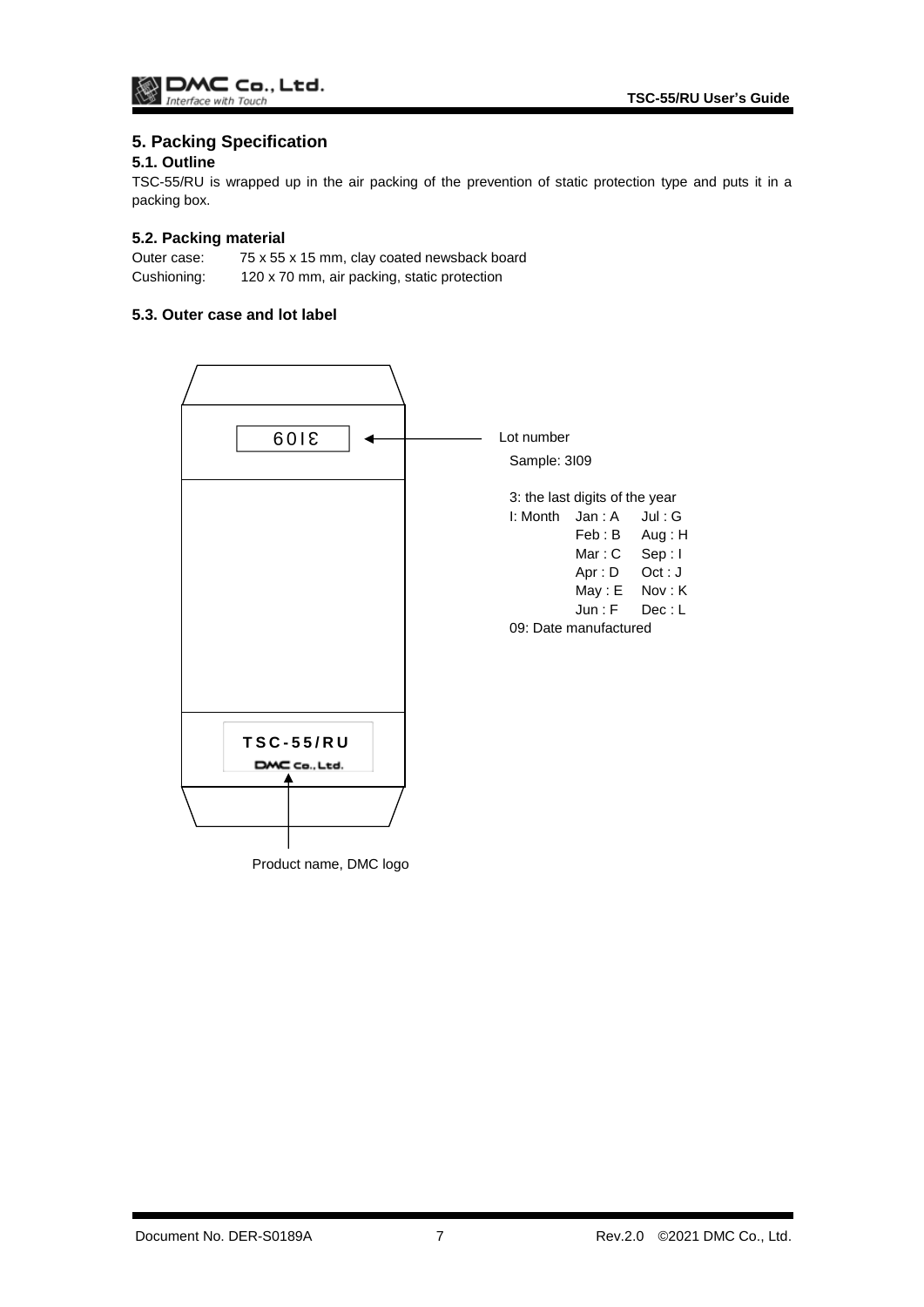

#### <span id="page-8-0"></span>**5.4. Product name label**

Backside of board

<span id="page-8-1"></span>

Rev: Revision information

(PbFree): lead free

Data Matrix: lot number [3I09S0100001] can be read with a barcode reader. (Product name and revision information are not included.)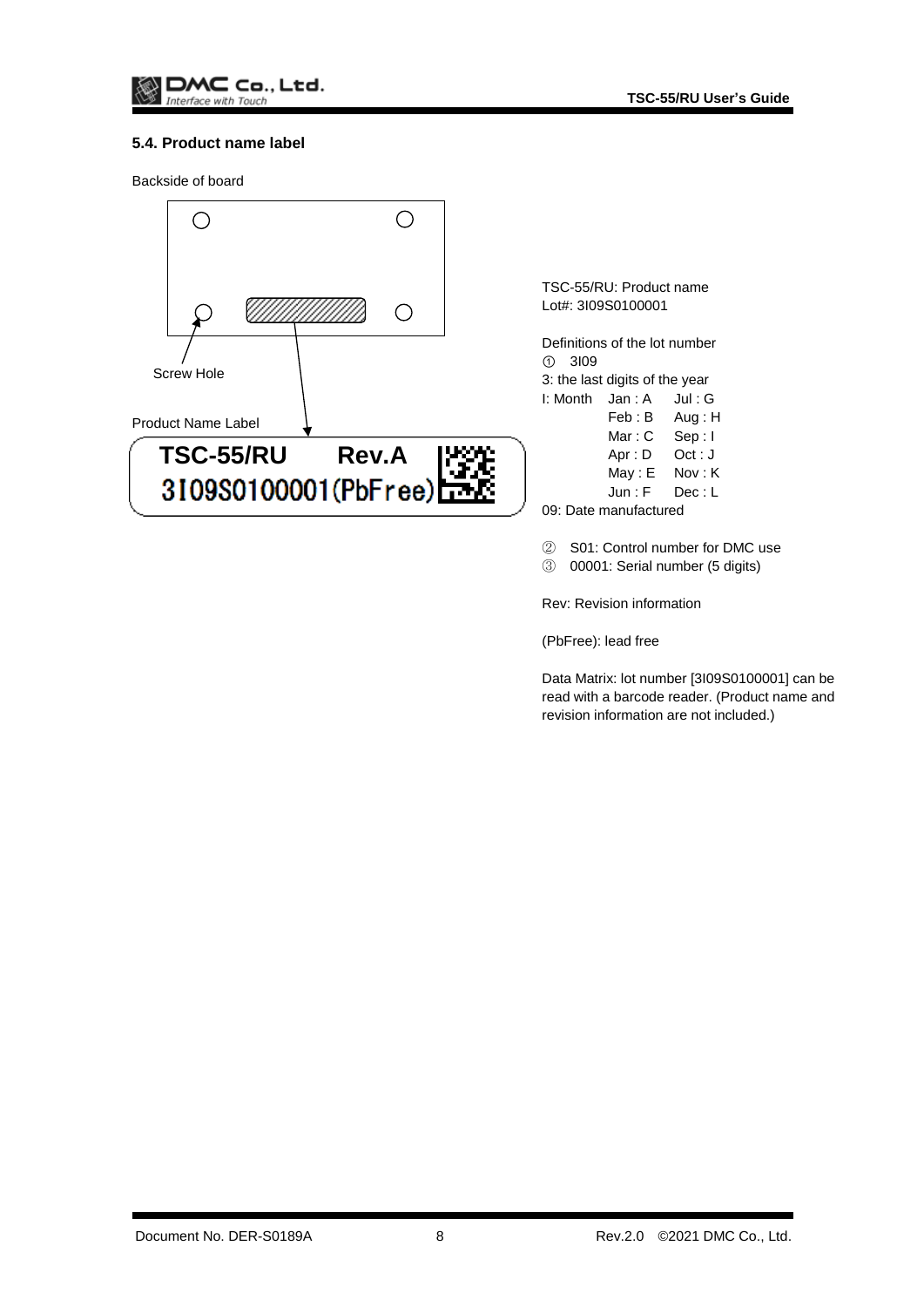### **6. Changes & Improvements**

## <span id="page-9-0"></span>**6.1. Version History**

§ TSC-55/RU

Ver0.1 (November 20, 2015) Draft release

Ver1.0 (March 31, 2016)

First edition release

2. Specifications Consumption Current is described in General Specifications.

Ver1.1 (May 9, 2016)

- 5.4. Product Name Label: Label contents changes (applied from mass production)
- 5.3. Outer case and lot label: The example of lot number changes to be same as 5.4.

Ver2.0 (June 25, 2021)

1.2. Overview: Added the description that EEPROM is built in TSC-55 / RU.

- 2. Specifications: Revised the operating temperature and storage temperature of general specifications.
- 5.4. Product name label: Corrected the QR code to Data Matrix.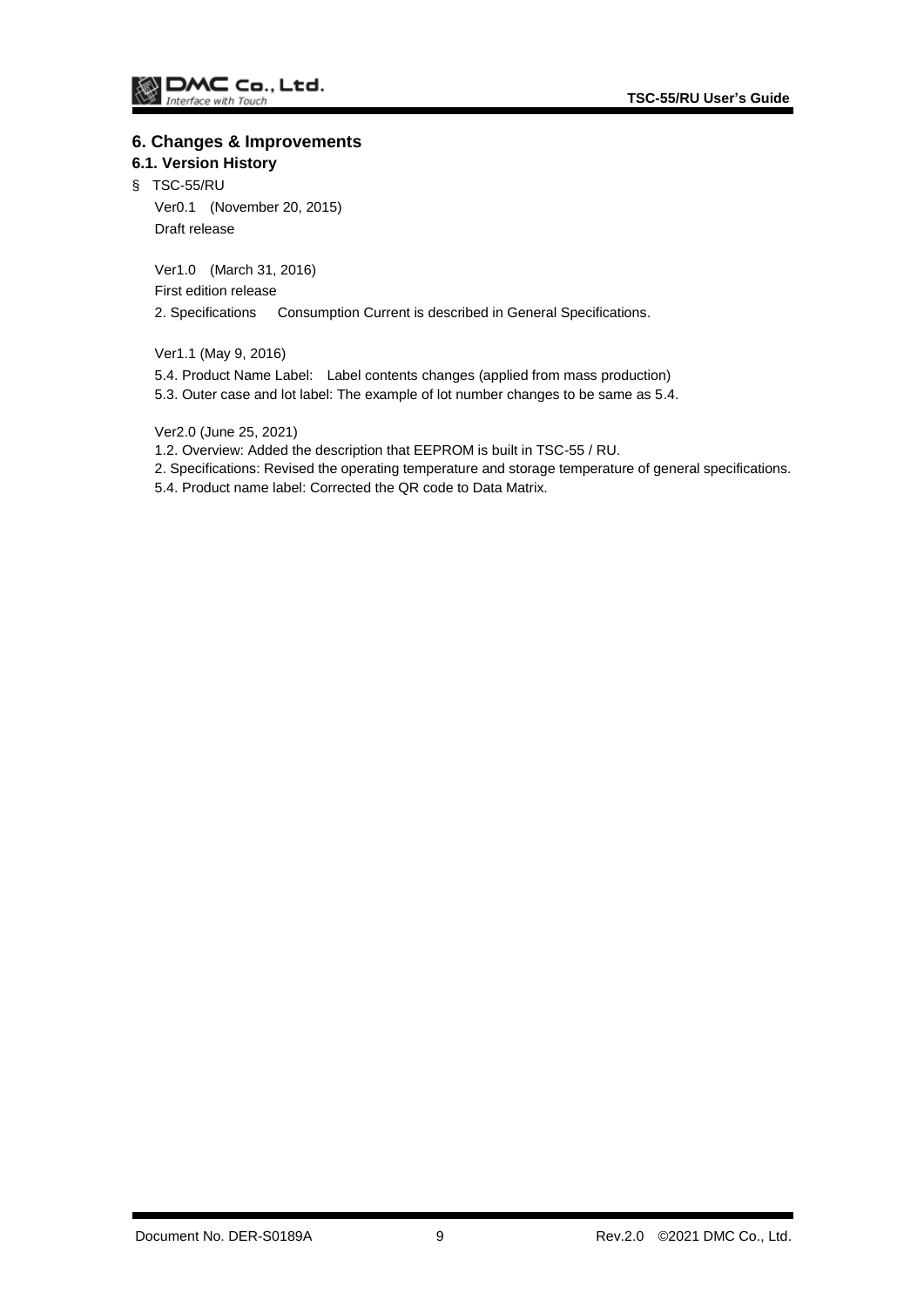## <span id="page-10-0"></span>**7. Warranty**

#### <span id="page-10-1"></span>**7.1. Warranty Period**

- § The warranty period is limited to 1 year from the date of shipping. The warranty for the initial defection such as appearance defection is limited to 1 month.
- § Any defected parts under proper use will be examined by the supplier and replaced by the new parts if the defection is considered to be caused by the supplier.
- § The replacement is subject to be included in the next lot.

## <span id="page-10-2"></span>**7.2. Warranty Target**

- § The warranty only covers the product itself and does not cover any damage to others caused by using this product. Onsite repair or replacement is not supported.
- § We will do our best for delivery problem and product defections, but the warranty for the production line is not covered.

#### <span id="page-10-3"></span>**7.3. Warranty Exceptions**

Following conditions are not covered with the warranty and subject to charge.

- § Any malfunctions and damages during transportation and transfer by the user.
- § Any malfunctions and damages caused by a natural disaster or a fire.
- § Any malfunctions and damages caused by static electricity
- § Any malfunctions and damages caused by the failure of the associated equipment.
- § If the product is remodeled, disassembled or repaired by the user.
- § If the product is glued onto the equipment and uninstalled.
- § Any malfunctions and damages caused by an improper usage and handling against the specifications and notes.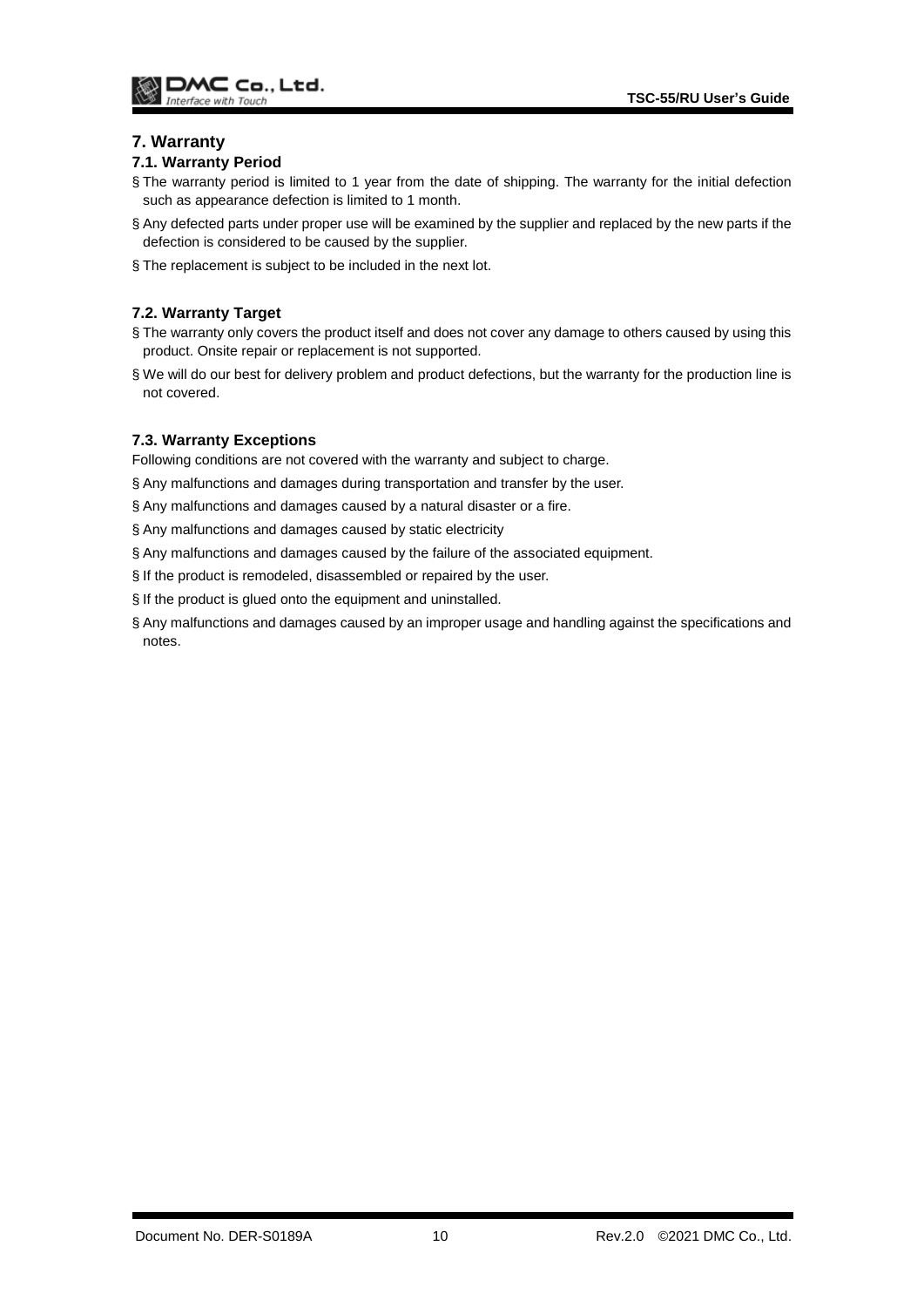## <span id="page-11-0"></span>**8. Precautions for Use**

#### <span id="page-11-1"></span>**8.1. General Handling**

- § Keep the product away from any conductive objects while in use.
- § Do not touch the conductive part of the product to avoid being damaged by the electrostatic discharge. Follow the proper procedure for handling.
- § Keep the product in the proper storing environment and avoid any load to the product.
- § Do not use or store the product in the severe condition like following:
- Wet environment or a condition where the product is likely to get wet. Where dew condensation is likely to occur. Near solvent or acid.
- § Do not take apart or alter the product.

## <span id="page-11-2"></span>**8.2. Others**

- § The contents of this document are subject to change without notice.
- § The manufacturer or sales representatives will not be liable for any damages or loss arising from use of this product.
- § This product is intended for use in standard applications (computers, office automation, and other office equipment, industrial, communications, and measurement equipment, personal and household devices, etc.) Please avoid using this product for special applications where failure or abnormal operation may directly affect human lives, or cause physical injury or property damage, or where extremely high levels of reliability are required (such as aerospace systems, vehicle operating control, atomic energy controls, medical devices for life support, etc.).
- § Any semiconductor devices have inherently a certain rate of failure. The user must protect against injury, damage, or loss from such failures by incorporating safety design measures into the user's facility and equipment.

TSC-55/RU User's Guide Rev. 2.0, June 25, 2021 ©2021 DMC Co., Ltd.

This document can be freely distributed, but any alternation to this document is prohibited.



DMC Co., Ltd. http://www.dmccoltd.com/english/

11F Takanawa Sengakuji Ekimae Bldg., 2-18-10 Takanawa, Minato-ku, Tokyo 108-0074, Japan Phone: +81-3-6721-6731 (Japanese), 6736 (English) Fax: +81-3-6721-6732